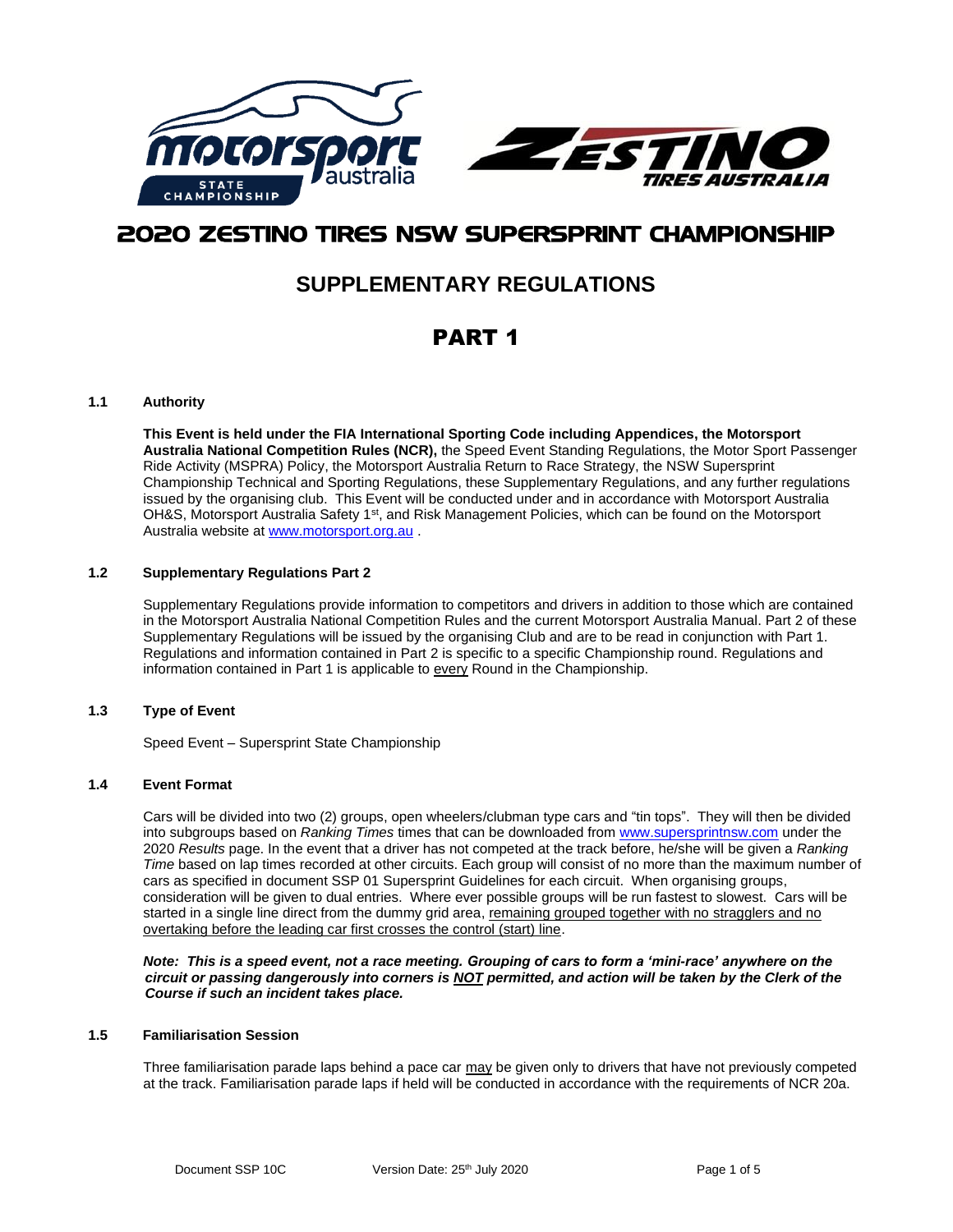## **1.6 Entry Conditions**

- a) The Organisers reserve the right to refuse any entry without giving a reason in accordance with NCR 83.
- b) Electronic acceptance of entries *will be sent to each driver/competitor* (only for entries received more than 7 days before the event).
- c) If a driver/competitor advises the event secretary that he/she is unable to attend the event, the following procedure regarding a refund applies: More than 5 days prior to the event – full entry fee less \$ 25.00 for administration.
- d) Any vehicle issued with a Windscreen Sticker will be deemed to have competed.
- e) All drivers/competitors must have completed and submitted by email to the Event Secretary (a) **SSP 21C Self Scrutiny vehicle safety check list,** and (b) **NSW Speed Event Declaration Form SSP 05C** and have read and understood the **Drivers Briefing Information Sheet** for the event.
- f) All Drivers must obey the **Driver's Code of Conduct** as contained in the Motorsport Australia NSW Supersprint Championship Sporting Regulations. Failure to do so may result in penalties being applied.

### **1.7 Minimum Licences**

A current Motorsport Australia Speed, Junior Speed or a Motorsport Australia competition licence of a higher status and a current membership of a Motorsport Australia affiliated car club is required. A declaration of financial club membership currency is included in Declaration/Disclaimer **form SSP 05C.** Licences will be checked online prior to the event.

### **1.8 Drivers Safety.**

- (a) A helmet that complies with AS1698 or better must be worn and carries marking to that effect, or is otherwise approved by Motorsport Australia (see Schedule D Article 3.1 Section B Approved Helmets of the General Requirements for Cars and Drivers, in the current Motorsport Australia Manual of Motor Sport). Helmets must be in good condition with no visual signs of damage. The use of Frontal Head Restraint is required for all vehicles that have a Motorsport Australia Log Book and whose classification requires the use of an FHR. Log Book Category 7 and Road Registered vehicles are not required to use an FHR.
- (b) Clothing from ankles to wrists to neck must be worn. Clothing of flammable synthetic material, such as nylon, is not acceptable. Overalls to levels A, B or C (see schedule D Article 3.3 Flame-retardant Overalls / Other Outwear) are recommended.

(c) Flame retardant gloves, underwear and socks are not mandatory however FIA standard flame-retardant gloves, underwear and socks are recommended. A Flame-retardant balaclava is not mandatory; however, a motor sport standard flame retardant balaclava is recommended.

- (d) Shoes compliant with FIA8856:2000 or shoes which completely cover the feet, made entirely of leather or other flame-resistant material must be worn. Shoes which have a leather upper but which includes elasticised ankle regions are acceptable. Shoes that contain flammable synthetic materials such as nylon are not acceptable.
- (e) Apparel may be checked at any time. Drivers should be aware that if, on leaving the track, they are detected wearing non-compliant apparel, they have committed an Offence against Schedule D.
- (f) For a driver of an open car, a full-face helmet is highly recommended. Goggles or a visor with a lens material other than glass (ie to AS1609:1981) is mandatory as are leather or Nomex gloves which entirely cover the hands.
- (g) Closed cars that do not use a window net must drive with the driver's window in the up position.

## **1.9 Vehicle Groups & Classes**

Vehicle Groups and Classes eligible to compete are detailed in the *Motorsport Australia NSW SUPERSPRINT TECHNICAL REGULATIONS.* 

#### **1.10 Scrutineering Requirements.** *Refer to section 2.12 of Part 2 of these Regulations.*

- **a)** There will be no pre-event scrutineering at the Circuit. **A self-scrutiny vehicle safety check must be performed by the competitor and driver using form SSP 21C.**
- b) Scrutineers may conduct spot checks through the day whilst maintaining distancing and non-contact protocols.
- c) Log books will be handled in accordance with 2.12 of part 2 of these regulations.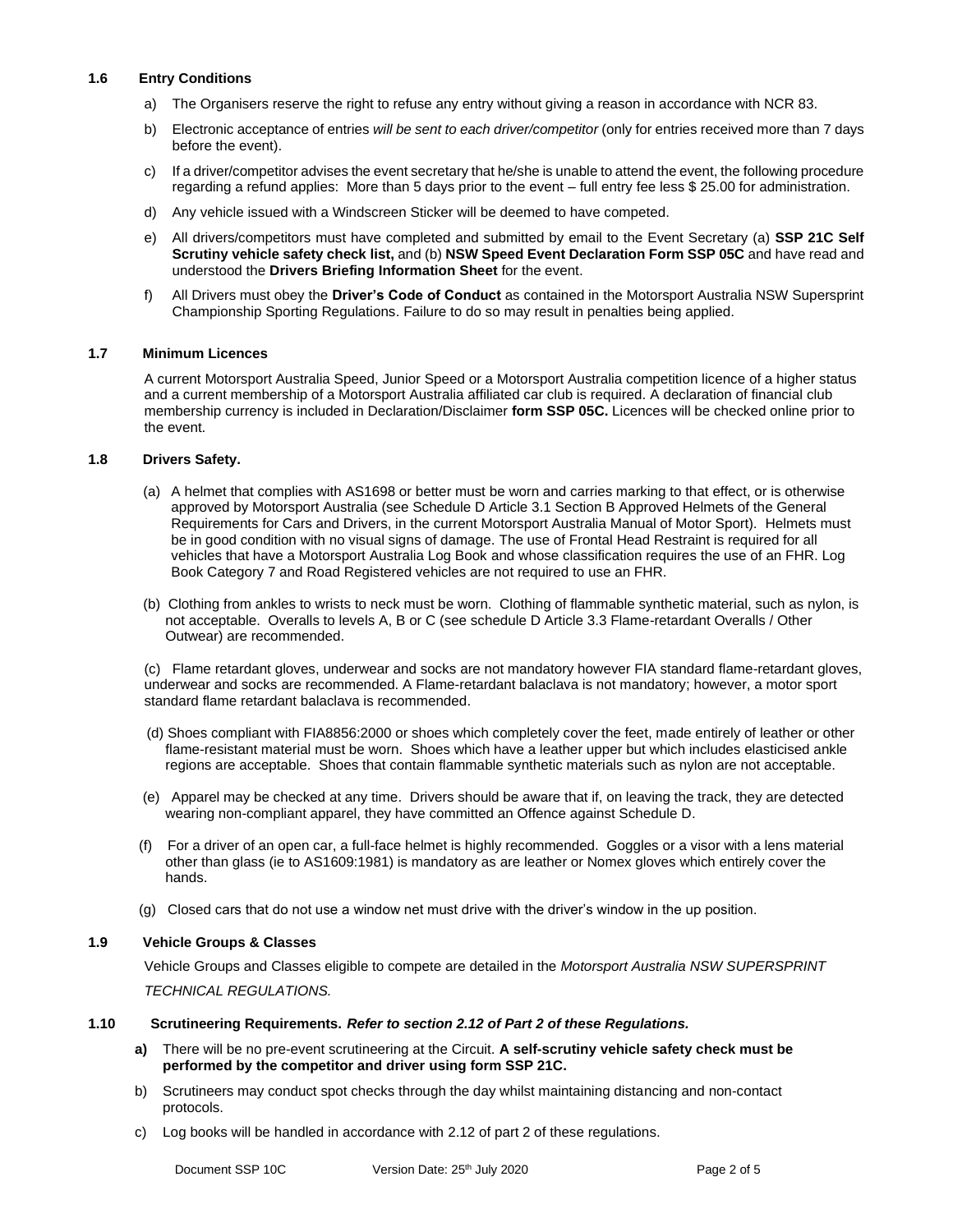- d) **All vehicles:** must comply with Schedules A & B of the Motorsport Australia General Requirements for Automobiles (as specific in the current Motorsport Australia Manual), including
	- At least 1 fire extinguisher with a minimum capacity of 900g meeting AS1841 and fitted within reach of the driver. Must have been serviced within 3 years of the manufacture date. Refer Schedule H of the current Motorsport Australia Manual of Motor Sport.
	- A blue triangle, 150mm on each side mounted to indicate the battery location plus an additional blue triangle with 60mm sides if cockpit fitted. Refer Schedule B Article (q) in the current Motorsport Australia Manual of Motor Sport.
	- A secondary method of securing the bonnet. Refer Schedule B Article 1 in the current Motorsport Australia Manual of Motor Sport. **Note:** Road Registered cars fitted with the original manufacturers 2 stage bonnet locking system is considered as having two securing systems.
	- All forward facing glass lenses to be completely covered by a protective film. Refer Schedule B Article 16 in the current Motorsport Australia Manual of Motor Sport.
	- All loose objects are to be removed from the car.
	- The battery is to be firmly clamped and the live terminal insulated.
- e) Competition numbers are to be positioned on both sides of the vehicle, and must be of a contrasting colour to the surrounding bodywork, i.e. white numbers on darker coloured vehicles and black numbers on lighter coloured vehicles, but clearly visible to the satisfaction of the Clerk of the Course. They must be fitted to the vehicle prior to scrutineering and generally comply with Schedule K Markings on Automobiles of the current Motorsport Australia Manual of Motor Sport. Competition numbers in "Day-Glo" yellow must be displayed on the windscreen on the opposite side to the driver in compliance with Figure K-2 of Schedule K. Open wheeler's & clubman's should display a number on the nose of the car similar to those displayed on each side of the vehicle. Motorsport Australia Logos (Schedule K 4) are optional for Road Registered cars and triple digit numbers (Schedule K 3 (a)) are permitted on both  $1<sup>st</sup>$  and  $2<sup>nd</sup>$  category vehicles.
- f) Drivers who are running for the first time on this circuit must display an "X" in a contrasting colour to their vehicles body work of least 150mm square on the driver's side rear of their car in a clearly visible location.
- g) Vehicles must be presented to scrutineering in a clean and tidy manner, completely ready for the track. Any component changes to the vehicle after self-scrutineering must be approved by the Chief Scrutineer before the vehicle is taken onto the track.
- h) Any vehicle found to be leaking oil or fluids whilst competing will be suspended from the event until the Chief Scrutineer / Clerk of the Course is satisfied that action has been taken to rectify the leak. Should there be a re-occurrence of the leak then the vehicle will be excluded from the remainder of the event.
- i) All vehicles must be fitted with towing points both front & rear to allow for the speedy removal of a vehicle from a "sand trap" or removal from the circuit in the case of a mechanical failure. A Road Registered vehicle fitted with OEM tow points shall be deemed to have satisfied the requirement to fit visible towing points if it both front and rear towing points have clearly visible red triangles fixed to the external bodywork of the vehicle indicating each towing points location.
- j) Commercial Fuel may only be used and must be in accordance with Schedule G of the current Motorsport Australia Manual of Motor Sport. The use of Nitrous Oxide is prohibited.
- k) Internal and external non-permanent (eg suction mounted) electronic devices (eg video cameras) must be tethered in a manner to prevent the device becoming loose in the event of mounting or case failure.
- l) If the driver/competitor wishes to compete in wet weather, windscreen wipers, headlights and tail lights need to be operational.

*A label will be issued confirming that the vehicle has been given permission to compete. As this label also indicates Group and Grid positions it will be placed on the top of the front windscreen.*

### **1.11 Noise.**

Maximum Noise Limit: 95 dba at 30 metres. Please take this limit seriously as the EPA monitors and enforces this limit. Please also be aware that wind direction can influence noise level readings as can exhausts exiting to the passenger's side of the vehicle. Any car found to exceed the maximum noise emission limit will be suspended from the event until the Chief Scrutineer / Clerk of the Course is satisfied that action has been taken to bring it within the limit. Any vehicle that exceeds the limit on two runs will be excluded from the remainder of the event. If a vehicle exceeds the noise limit on any lap or laps within a run then only those laps in which the vehicle conformed to the requirements will be allowed for the purpose of the results.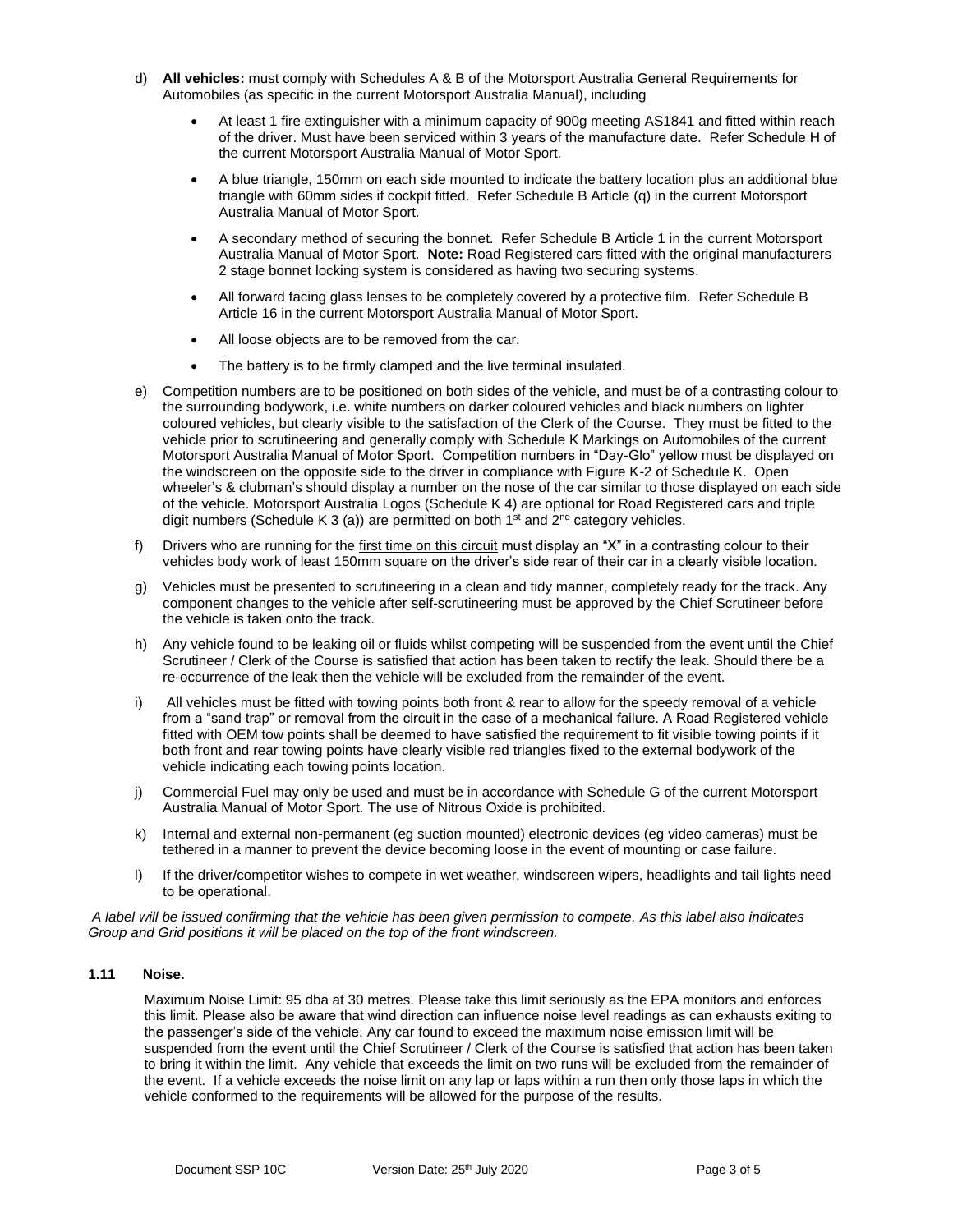#### **1.12 Fuel Containers & Refuelling.**

Fuel is only to be carried in containers that have compliance to Australian Standard AS2906:2001 marked on them, are in good condition, kept upright and shielded from heat sources such as the direct sun. Refuelling must only take place in the prescribed location specifically designated for the purpose of refuelling, or with the vehicle totally within a pit lane garage and with the engine turned off. Smoking and the use of mobile phones while refuelling is prohibited.

**1.13 Replacement Vehicles.** At the sole discretion of the Clerk of the Course, a driver/competitor whose vehicle has broken down may use a replacement vehicle. The replacement vehicle must have been scrutineered, and preferably be in the same class and type as the original vehicle. Where the original vehicle has recorded a time and the scrutineered replacement is not in the same class and type as the original vehicle, the replacement vehicle will not be eligible for prizes and/or trophies.

#### **1.14 Timing Equipment and Accuracy**

All competitors must use individual Dorian Transponders and electronic timing will be to a minimum accuracy of .01 second. The Dorian Transponder must be fitted less than 400mm above the road surface and in the direction of travel (ie the length of the timer must run parallel to the length of the vehicle and not across the vehicle). Mounting may be horizontally or vertically and must not have any metal componentry between the transponder and the road surface.

#### **1.15 Results**

A set of results will be emailed to all drivers/competitors within 5 days of the event by the Championship Administrator.

Lap times will be available on the Natsoft website <http://racing.natsoft.com.au/results/>

### **1.16 Authority of Officials**

- a) Any driver/competitor not following a reasonable instruction by an official during the Event may be excluded at the discretion of the Stewards of the Meeting.
- b) The Clerk of the Course is the Judge of Fact and the facts subject to judgement are contained in the Supplementary Regulations, any Further Regulations, Drivers Code of Conduct and current SSP 01 Supersprint Guidelines.

#### **1.17 Insurance**

Certain public, property, professional indemnity and personal accident insurance is provided by Motorsport Australia in relation to the event. Further details can be found in the Motorsport Australia Insurance Handbook, available at [www.motorsport.org.au](http://www.motorsport.org.au/) .

# **1.18 Personal Accident Contribution**

Is affected by the purchase of a Motorsport Australia Speed Licence (or higher).

#### **1.19 Protests**

Any protests must be made in accordance with Part XII of the NCR's.

#### **1.20 Postponement/Abandonment/Cancellation**

The organisers reserve the right to postpone, abandon or cancel the Event is accordance with the NCR 59.

#### **1.21 Alcohol, Drugs and other Prohibited Substances**

Any holder of a Motorsport Australia 'Competition' or 'Officials' licence (or equivalent licence issued by another ASN) may be tested for the presence of drugs (or other banned substances) and subject to a penalty(ies) for a breach in accordance with the Motorsport Australia Anti-Doping Policy and/or the Motorsport Australia Illicit Drugs in Sport (Safety Testing) Policy as published on the Motorsport Australia website. Consumption of alcohol in the paddock, pits or any section of the competition venue/course under the control of the Officials is forbidden until all competition is concluded each day. Accordingly, any holder of a Motorsport Australia 'Competition' or 'Officials' licence (or equivalent licence issued by another ASN) may also be tested for the presence of alcohol by a Motorsport Australia Accredited Testing Official (CATO) in accordance with the Motorsport Australia Standard Operating Procedure for Breath Alcohol Testing.

Penalties for a positive reading include event exclusion, written warning and licence book notation. Repeat positive